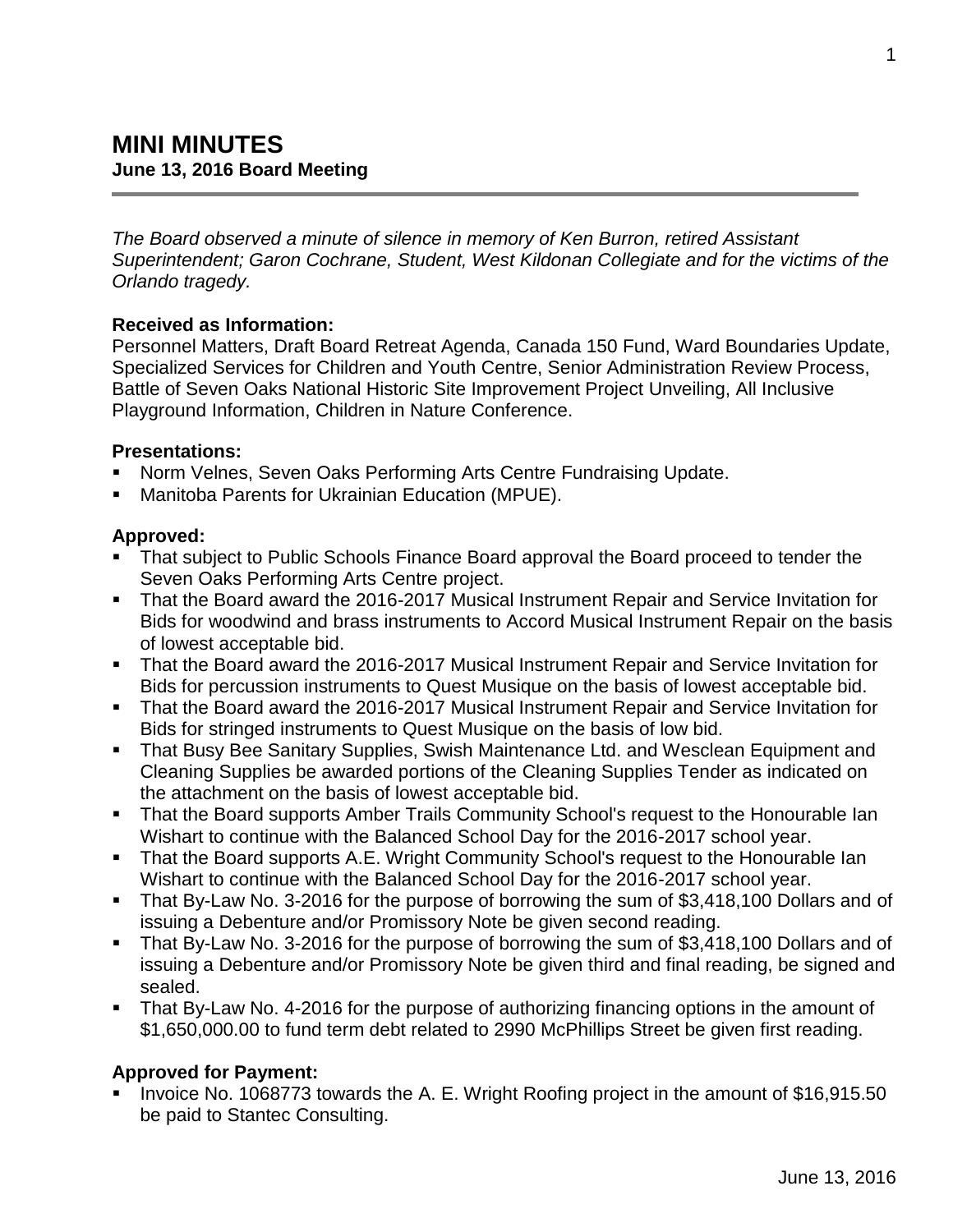- **IDED** Invoice No. W-2016-068 towards the Edmund Partridge Elevator project in the amount of \$417.38 be paid to M. Block & Associates.
- Invoice No. EP-COP#7R for the Edmund Partridge Elevator project in the amount of \$133,649.94 be paid to Parkwest Projects Ltd.
- 7.5% Statutory Holdback on Certificate of Payment No. 7R for the Edmund Partridge Elevator project in the amount of \$10,320.46 be paid to SOSD/Parkwest-450-EP Elevator/Grooming Room.
- **Invoice No. W-2016-069 towards the Garden City Collegiate Skill Build project in the** amount of \$1,355.81 be paid to M. Block & Associates.
- **Invoice No. 74877 towards the Leila North Boiler Replacement project in the amount of** \$1,841.66 be paid to KGS Group Consulting Eng.
- **IDED** 10.4833 towards the Maples Elevator project in the amount of \$1,886.17 be paid to Prairie Architects Inc.
- Invoice No. 10586 towards the R.F. Morrison Roof Replacement project in the amount of \$6,741.00 be paid to Normandeau Roofing Ltd.
- I Invoice No. W-2016-070 towards the École Rivière-Rouge project in the amount of \$472.50 be paid to M. Block & Associates.
- I Invoice No. 16-113 towards the R.F. Morrison Day Care project in the amount of \$6,930.00 be paid to Trek Geotechnical.
- **Invoice No. MAP-ELEV-COP#4 for the Maples Elevator project in the amount of** \$45,515.69 be paid to Gardon Construction Ltd.
- 7.5% Statutory Holdback on Certificate of Payment No. 4 for the Maples Elevator project in the amount of \$3,514.73 be paid to SOSD/Gardon-458-Maples Elevator.
- Invoice No. W-2016-058 towards the Maples Elevator project in the amount of \$609.00 be paid to M. Block & Associates.
- **IDED** 1271 towards the Gardon City Collegiate Skill Build project in the amount of \$3,465.00 be paid to QCA Building Envelope Ltd.
- **IDED** Invoice No. GCTAA-COP#6 for the Garden City Collegiate Skill Build project in the amount of \$478,434.10 be paid to Canotech Consultants Ltd.
- 7.5% Statutory Holdback on Certificate of Payment No. 6 for the Garden City Collegiate Skill Build project in the amount of \$36,944.72 be paid to SOSD/Canotech Consult-459- GCC Skill Build.
- Invoice No. 15516 for the Garden City Collegiate Reno Phase II project in the amount of \$4,833.00 be paid to Number Ten Architectural Group.
- **Invoice No. 1270 towards the Edmund Partridge Elevator project in the amount of** \$1,785.00 be paid to QCA Building Envelope Ltd.
- **Invoice No. 6252 for the Garden City Collegiate Performing Arts Centre project in the** amount of \$525.00 be paid to Dyregrov Robinson Inc.
- Invoice No. 4813 towards the École Rivière-Rouge project in the amount of \$14,135.55 be paid to Prairie Architects Inc.

## **Committee Reports:**

- Workplace Safety and Health Steering Committee
	- 2015-2016 Annual Report
	- 2015-2016 Serious Accident Report.
	- 2015-2016 Violent Incident Report.
- **Educational Leave Committee: Educational Leave Report May 2016.**
- Board/Student Liaison Committee 2015-2016 Report.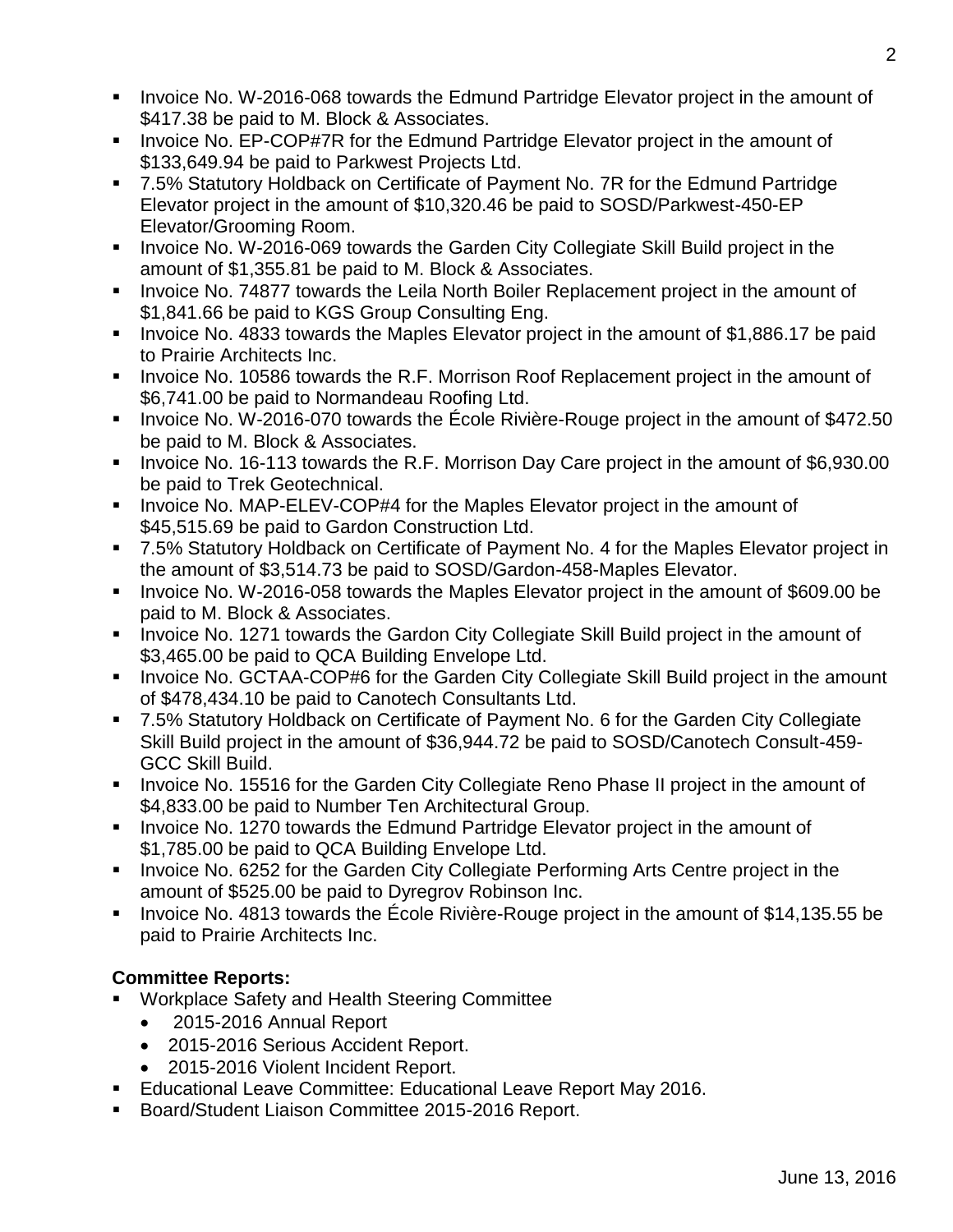### **Conference Reports:**

- Deborah Alby, Psychologist, E.C.S.S. National Association of School Psychologists (NASP) Conference, February 10 to 23, 2016 - New Orleans, Louisiana.
- Amber Anderson, Teacher, Elwick Community School. Bridging the Hearts and Minds of Youth Conference, February 26 to 28, 2016 - San Diego, California.
- Shelley Biggar, Teacher, École Leila North Community School. Assistive Technology Industry Association Annual Conference, February 4 to 7, 2016 - Orlando, Florida.
- Daniel Buchanan, Psychologist, E.C.S.S. National Association of School Psychologists (NASP) Conference, February 10 to 23, 2016 - New Orleans, Louisiana.
- **Dana Crawford, Teacher, Elwick Community School. Bridging the Hearts and Minds of** Youth Conference, February 26 to 28, 2016 - San Diego, California.
- Alanna De Luca, Teacher, H.C. Avery School. Learning and the Brain: Shaping Student Mindsets, February 10 to 13, 2016 - San Francisco, California.
- Samantha Evans, Teacher, R.F. Morrison School. Future of Education Technology Conference, January 13 to 15, 2016 - Orlando, Florida.
- Graham Forsyth, Teacher, Edmund Partridge School. Active Living Research Conference, January 31 to February 3, 2016 - Clearwater, Florida.
- Mike Galenda, Teacher, A.E. Wright School. Active Living Research Conference, January 31 to February 3, 2016 - Clearwater, Florida.
- Robert Hodgins, Teacher, Elwick School. Chicago Midwest Clinic for Music Education, December 16 to 18, 2015 - Chicago, Illinois.
- Kathleen Lukas, Teacher, Forest Park School. Share the Wealth Physical Education Conference, January 21 to 23, 2016 - Jekyll Island, Georgia.
- Jess Mohr, Teacher, École Leila North Community School. Reading for the Love of It, February 18 to 19 - Toronto, Ontario.
- Orah Moss, Teacher, West Kildonan Collegiate. Humanities and Education Research Association Conference, March 23 to 26, 2016 - New Orleans, Louisiana.
- Ben Nein, Teacher, Amber Trails Community School. FETC 2016: Failure, Creation and STEM, January 13 to 15, 2016 - Orlando, Florida.
- Chloé Plamondon, Teacher, Maples Collegiate. 2015 Midwest Clinic Conference Report, December 16 to 19, 2016 - Chicago, Illinois.
- Art Zuke, Teacher, West Kildonan Collegiate. 2015 Midwest Band Clinic, October 16 to 19, 2015 - Chicago, Illinois.
- Angela Bubnowicz, Vice-Principal, West St. Paul School. National Council of Teachers of Mathematics 2016 Annual Meeting & Exposition, April 13 to 16, 2016 - San Francisco, California.
- Fatumah Mbabaali, Acting Principal, Riverbend School. AERA, April 8 to 12, 2016 Washington, D.C.

## **Correspondence:**

- Brian O'Leary, Superintendent, Seven Oaks School Division. Letter to Kelly Harris, Executive Director, Richardson Foundation regarding the proposed Seven Oaks Performing Arts Centre to be located at Garden City Collegiate.
- St. James Assiniboia News Release. Brooklands School Community Garden.
- Swan Valley School Division. Superintendent / CEO job posting.
- **Frontier School Division Special Announcement. Marg Janssen appointed to position of** Assistant Superintendent, English Language Arts and Mathematics effective August 15, 2016.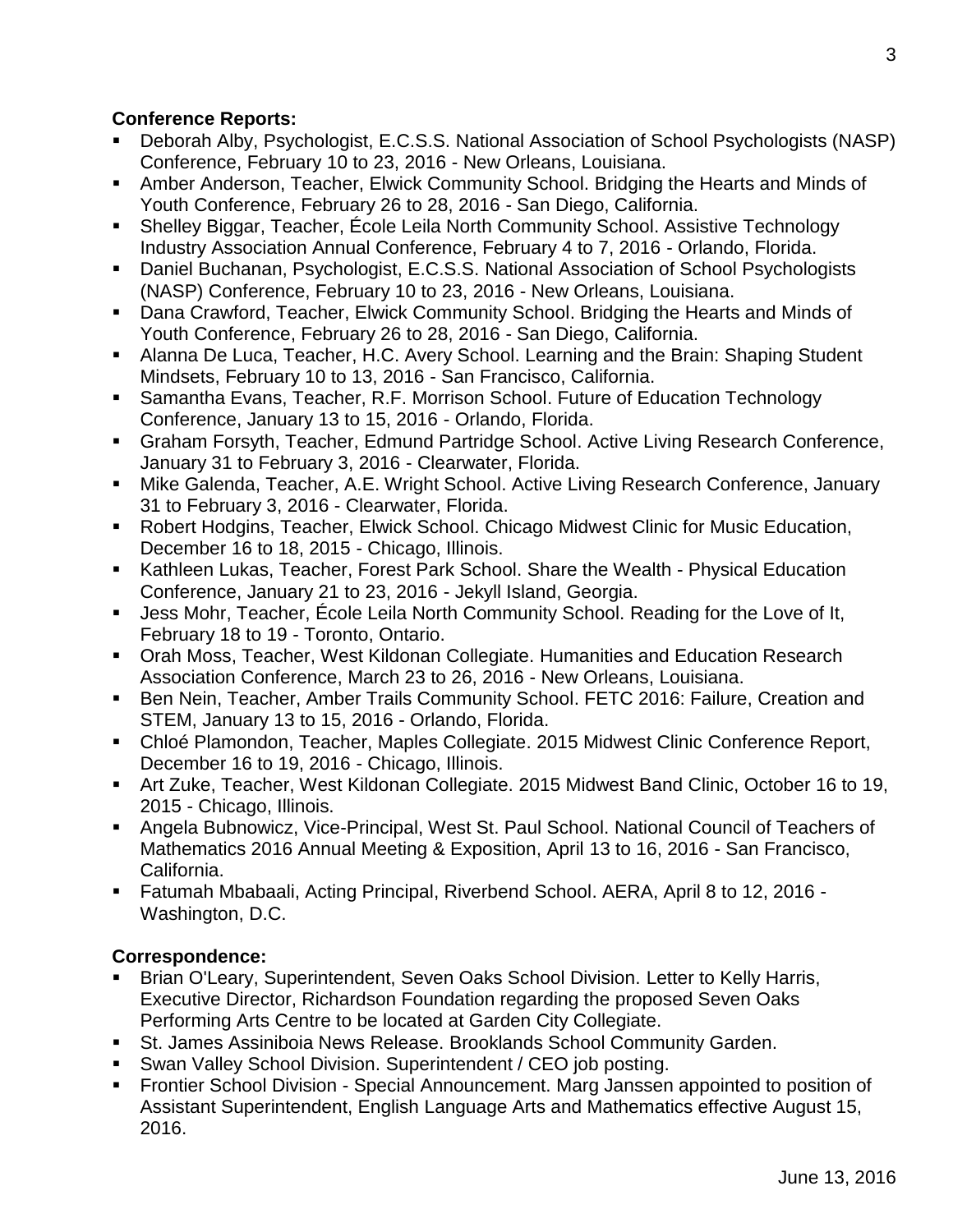- Ken Cameron, President, Manitoba School Boards Association. Free Online Resources for All Divisional Staff and School Volunteers regarding *Respect in Schools* Program.
- Manitoba School Boards Association June 1, 2016 e-bulletin.
- **Park West School Division News Release. Ms. Dorelle Fulton appointed to the position of** Secretary-Treasurer effective July 1, 2016.
- **Don Labossiere, Director, Environmental Compliance and Enforcement.** Decommissioning Plan for the West St. Paul School Wastewater Treatment Plant.
- Division's Financial Information as at and for the year ended March 31, 2016.
- KPMG LLP Chartered Accountants. Auditor's Report on the Seven Oaks School Divisions' Schedule of Compensation for the year ended December 31, 2015.
- Canada 150th Grant application.
- Jamie Kozak, Prairie Architects Inc. R.F. Morrison Change Order No. 21.
- Melissa McAlister, Prairie Architects Inc. Maples Collegiate Change Order No. 2.
- Trent Piazzoni, Number Ten Architectural Group. Garden City Collegiate Change Order No. 21, 22 and 23.
- Melissa McAlister, Prairie Architects Inc. Maples Collegiate Change Directive No. 1.
- Kelly Henderson, Manager Finance & Administration, Manitoba School Boards Association. Pension Plan for Non-Teaching Employees of Public School Boards in Manitoba - 2015 Annual Report.
- Gaylene Magnowski, Data Coordinator, Manitoba Education and Training. School code assigned to Maples MET School.
- **E.** Liaison Meeting with Councillor Brian Mayes.
- Jeff Cieszecki, SOTA President. 2016-2017 Annual Fee approved.
- Randy Bradley. Proposal to rename on of Seven Oaks Schools in honour of Anne Frank.
- Winnipeg School Division. Canadian Experiences and Alternatives to Property Taxes.
- City of Winnipeg. Removal of existing antenna system located at 2230 Main Street before the end of the year.
- Ian Wishart, Minister of Education and Training. Education for Sustainable Development Grant 2016-2017.
- Roy Seidler, Executive Director, MASBO. Letter of Commendation of Gaylene Schroeder-Nishimura upon completion of her one-year term as President of the Executive Board of the Manitoba Association of School Business Officials.

# **Personnel Report:**

- Amy Carpenter was appointed to the position of Vice-Principal, École Riverbend Community School effective September 6, 2016.
- Mark Gilchrist was appointed to the position of Vice-Principal, A.E. Wright Community School effective September 6, 2016.
- **Thomas Gross was appointed to the position of Vice-Principal, Maples Collegiate effective** September 6, 2016.
- **Teresa Hass-Speirs was appointed to the position of Student Support Services Director** effective September 6, 2016.
- **Beth Heimbecker was appointed to the position of Principal, O.V. Jewitt Community School** effective September 6, 2016.
- Jenny Hughes was appointed to the position of Vice-Principal, École Leila North Community School effective September 6, 2016.
- **Elliot MacDonald was appointed to the position of Vice-Principal, Edmund Partridge** Community School effective September 6, 2016.
- **Fatumah Mbabaali was appointed to the position of Principal, Collicut School effective** September 6, 2016.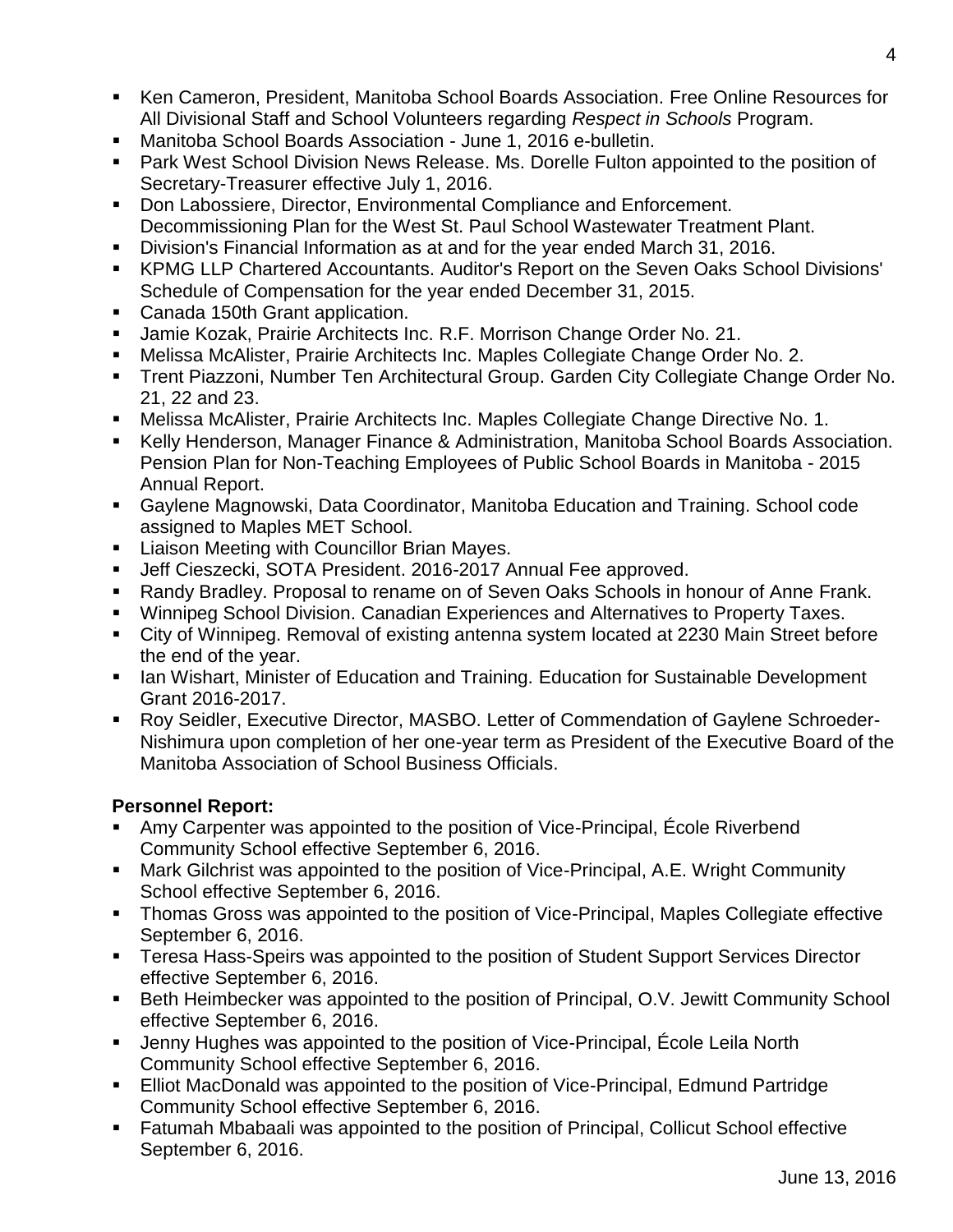- Jennifer McGowan was appointed to the position of Student Support Services Director effective September 6, 2016.
- Tannis Nishibata-Chan was appointed to the position of Vice-Principal, Margaret Park School effective September 6, 2016.
- Manoj Nowrang was appointed to the position of Vice-Principal, O.V. Jewitt Community School effective September 6, 2016.
- Harpreet Panag was appointed to the position of Vice-Principal, O.V. Jewitt Community School effective September 6, 2016.
- Howard Ryant was appointed to the position of Principal, École Riverbend Community School effective September 6, 2016.
- The following were appointed to Limited Teacher General (Term) contracts effective September 6, 2016 to June 30, 2017:

Ofelia Aguilar (1.00) Laura Ali (1.00) Signe Armstrong (1.00) Amandeep Badhan (1.00) Darcy Bartley (1.00) Jaclyn Braun (1.00) Alma Brigole (1.00) Kim Cao (1.00) Kelly Collins (1.00) Maria Cordova (1.00) Wendy Coveney (1.00) Billie-Jo Cross (1.00) Jackie Cunningham (1.00) Meghan Da Silva (1.00) Nadine De Roquigny (1.00) Jillian Dempsey (1.00) Carrie Doerksen (1.00) Jenna Firth (1.00) Lianne Fournier (1.00) Kimberley Guimond (1.00) Tim Gysel (1.00) Christian Hall (1.00) Jaspal Hanjra (1.00) Catherine Haworth (1.00) Jennifer Henry (1.00) Nancy Hilderman (1.00)

Simon Hon (1.00) Laurel Howard (.50) Juan Jimenez (1.00) Birinda Kamonyo (1.00) Nicole Lavalle (1.00) Aaron Levere (1.00) Angela Malis (.50) Rowena Matilla (1.00) Teri McKay (1.00) Sonya Morrisette (1.00) Samira Ramilo (1.00) Shivram Raveendrabose (1.00) Sarah Reilly (1.00) Scott Reimer (.50) Andrew Ridd (1.00) Melissa St. Mars (1.00) Carissa Schettler (.60) Niki Simard (1.00) Carrie Snelling (1.00) Steven Sprang (1.00) Maribeth Tabanera (1.00) Vanessa Tallaire (1.00) Denise Tom (1.00) Russell Wallace (1.00) Shawn Wedge (1.00)

 The following were appointed to Limited Teacher General (Permanent) contracts effective September 6, 2016: Ralph Abetria (1.00) Jennifer Babcock (1.00) Stephen Barkman (1.00) Joshua Bergmann (.50) Shannon Braun (1.00) Daniela Catanese (1.00) Alanna De Luca (1.00) Lindsay Dewit (1.00) Cara Gulay (1.00) Jude Gosselin (1.00) Holly Hunter (1.00) Elfren Ray Raqui (1.00) Heidi Reimer (.50) Kirstine Reyes (1.00) Alyssa Talbot (1.00) Ashley Taylor (.50)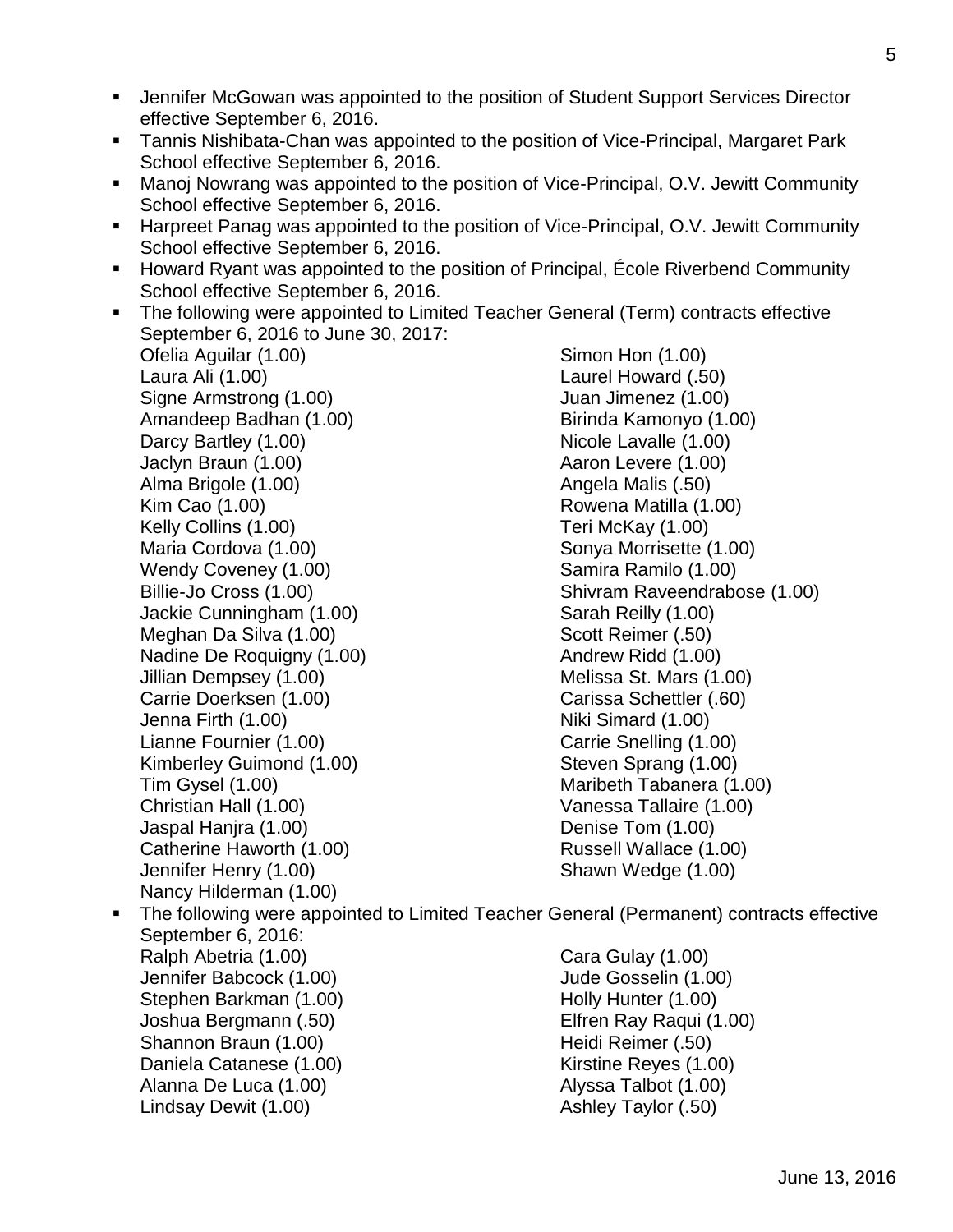- Jasdeep Bhangu was appointed to a part-time (.50) Limited Teacher-General contract (Term) effective September 6, 2016 to December 22, 2016.
- Jamie Carpenter was appointed to a part-time (.60) Limited Teacher-General contract (Term) effective May 17, 2016 (indefinite).
- Brenda Charach was appointed to a full-time (1.00) Limited Teacher-General contract (Term) effective September 6, 2016 (indefinite).
- Anthony Fiornentino was appointed to a full-time (1.00) Limited Teacher-General contract (Term) effective November 28, 2016 to June 30, 2017.
- Tim Gysel was appointed to a full-time (1.00) Limited Teacher-General contract (Term) effective May 17, 2016 to June 30, 2016.
- Jennifer Jonasson was appointed to a full-time (1.00) Limited Teacher-General contract (Term) effective September 6, 2016 to December 22, 2016.
- Emily Laird was appointed to a full-time (1.00) Limited Teacher-General contract (Term) effective September 6, 2016 to December 22, 2016.
- Amritpal Lotey was appointed to a full-time (1.00) Limited Teacher-General contract (Term) effective September 6, 2016 to February 2, 2017.
- Henry Marie was appointed to a full-time (1.00) Limited Teacher-General contract (Term) effective September 6, 2016 to December 2, 2016.
- Kristen Parkin was appointed to a full-time (1.00) Limited Teacher-General contract (Term) effective September 6, 2016 to May 16, 2017.
- Marites Penano was appointed to a full-time (1.00) Limited Teacher-General contract (Term) effective September 6, 2016 to November 25, 2016.
- Elizabeth Schachter was appointed to a full-time (1.00) Limited Teacher-General contract (Term) effective September 6, 2016 to February 3, 2017.
- The following teachers were appointed to substitute teacher contracts effective the 2015-2016 school year: Tammy Antoski, Avery Eramchuk**,** Cassandra Giesbrecht, Samantha Hancox, Caitlin Matewish, Kaitlin Pasishnik, Victoria Saciuk, Niki Simard, Emma Waters-Wolfe, Gina Wedel.
- The following teachers were granted part-time leave of absences without pay for the 2016-2017 school year: Barb Bottle (.10), Lindsay Christianson (.50), Jennifer Greening (.50), Catherine Johnson (.50), Suzie Martins (.50), Christine Miron (.50) Mary Robertson (.50).
- Jeffrey Cieszecki was granted a full-time (1.00) leave of absence, as per Article 6.05 of the Board-SOTA Collective Agreement, for the 2016-2017 school year to serve as SOTA President.
- Catherine Hart was granted a full-time (1.00) leave of absence, as per Article 6.05 of the Board-SOTA Collective Agreement, for the 2016-2017 school year to serve as SOTA Vice-President.
- Megan Bamburak was appointed to a part-time (.80) Limited Teacher-General (Term) contract effective September 6, 2016 (indefinite).
- Carol Ballen was appointed to a full-time (1.00) Limited Teacher-General (Term) contract effective September 6, 2016 (indefinite).
- Ivanna Lukie was appointed to a full-time (1.00) Limited Teacher-General contract (Term) effective September 6, 2016 to June 30, 2017.